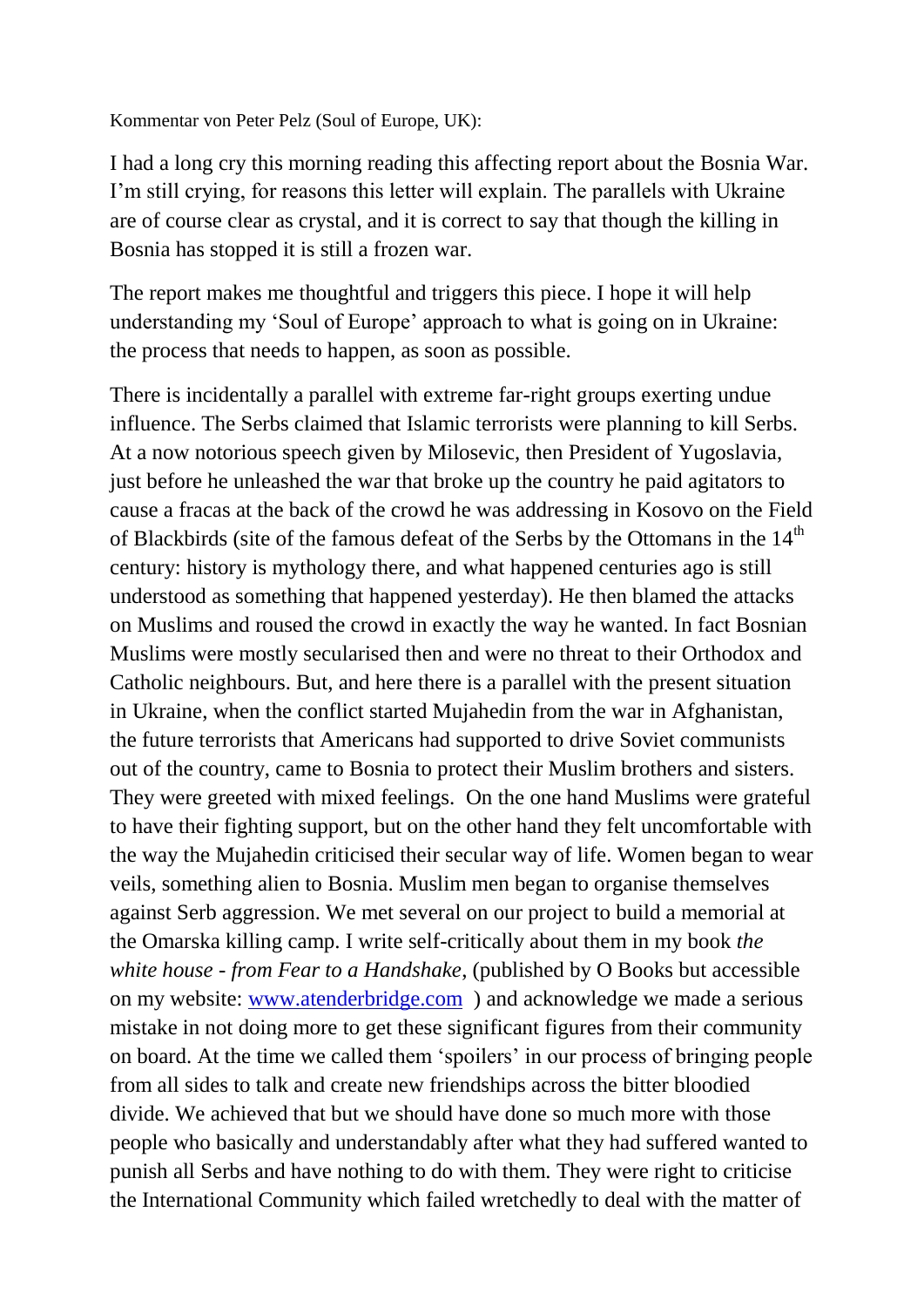justice, so those responsible for the worst atrocities were allowed. with only a few exceptions, to carry on running their towns, cities and country. I describe this in *the white house - from Fear to a Handshake*, a book I'm proud of because it is honest about the process, the failures as well as successes. People should hopefully learn from the mistakes in particular.

The report I attach about Mirsad ([https://www.politico.eu/article/bosnia](https://deref-1und1.de/mail/client/Vg1lLB4pZnQ/dereferrer/?redirectUrl=https%3A%2F%2Fwww.politico.eu%2Farticle%2Fbosnia-refugees-bitter-lesson-ukraine-war%2F)[refugees-bitter-lesson-ukraine-war/](https://deref-1und1.de/mail/client/Vg1lLB4pZnQ/dereferrer/?redirectUrl=https%3A%2F%2Fwww.politico.eu%2Farticle%2Fbosnia-refugees-bitter-lesson-ukraine-war%2F) ) triggered this letter because for a moment I recognised him as a significant person we came to know in Bosnia. His story is identical in almost every detail, but in Prijedor, not Srebrenica. It made me think about what we did all the years we spent in Bosnia going into that situation in the year 2000 with staggering naivety, that turned out to be a blessing. Without such naivety we would not have had the nerve to persuade all these community leaders, religious and political, to attend a peace mediation Consultation in Coventry during September 2001, literally days after 9:11. Looking back I realise we had some nerve doing that, the kind of nerve that only exists when you are actually ignorant of the dangers. The Mirsad we knew was an exceptional person. I thankfully could pay tribute to him in *the white house from Fear to a Handshake*. Despite having been tortured and suffered much, including years of exile in Germany, he returned to his home village with wife and two sons (the Mirsad in the attached report had two daughters, the only other difference) and took over leadership of his decimated community which meant cooperating with people who had tried to kill him, and in fact had been his torturers. He invited us to his home because he appreciated and supported our process. Taking us around the farm property he pointed to where various members of his family had been shot and killed. How does one ever recover from such traumas? Mirsad for all his sweet gentle nature (he forbade his sons to play with toy guns, saying that war and fighting is never the answer.... please Boris Johnson and all leaders learn from this man!) he has an inner strength of steel, a defiance and fearlessness that enables him to talk on an equal footing with the Serb community leaders, including his arch enemy the mayor of Prijedor. In all my life I have never met a more extraordinary exemplary human being than Mirsad Duratevic.

When we returned to Prijedor for the opening of the Ferhadija Mosque, five years after our ultimately failed project to build a memorial at the Omarska killing camp I felt acute guilt and embarrassment, ashamed to meet the people who I felt we had let down. In fact they were delighted to meet us. Just remembering Mirsad standing by his car looking at us with such a lovely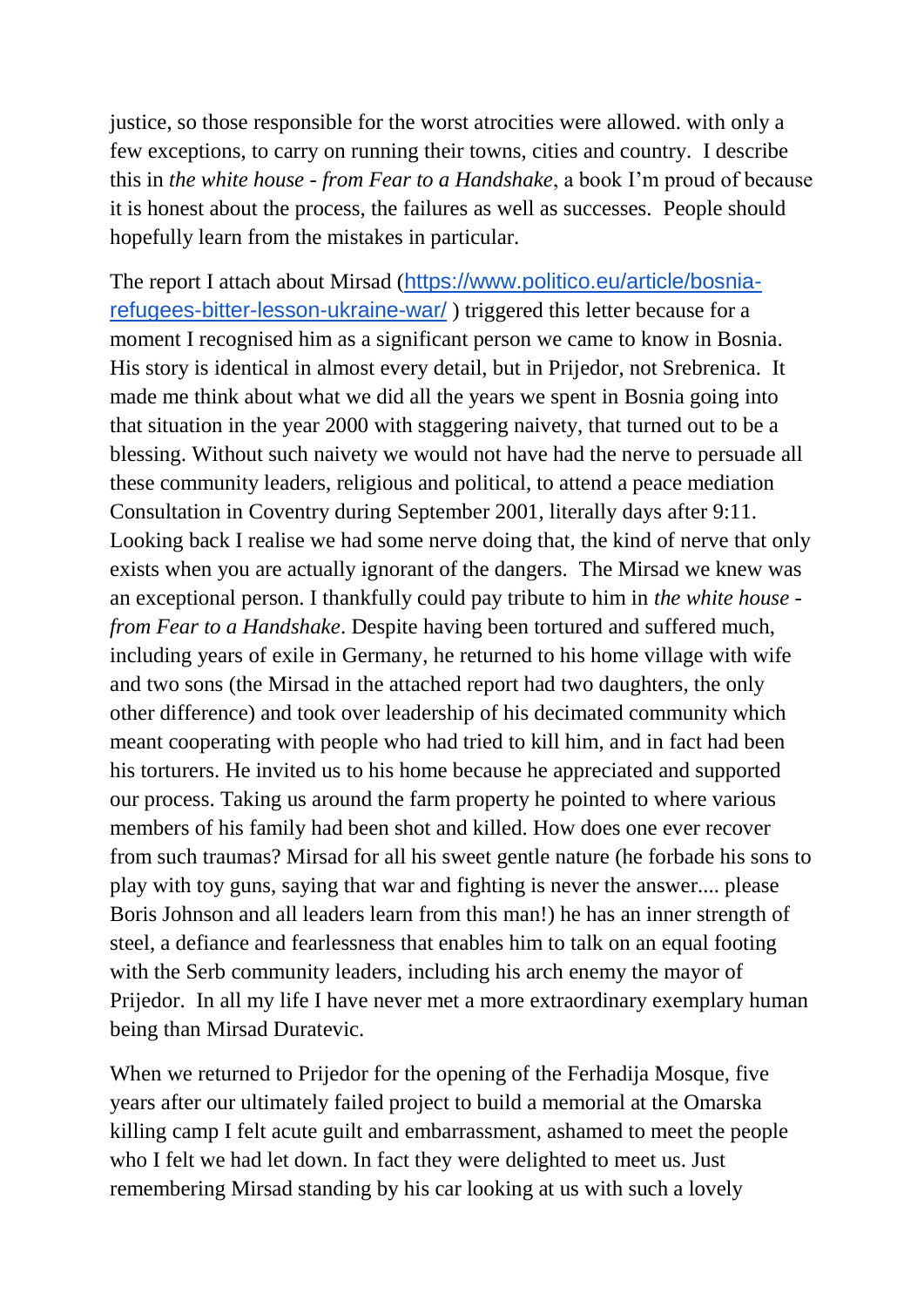friendly smile brings tears to my eyes. I couldn't understand why they were so forgiving. Mirsad told us he never gave up hope to create a memorial, and that he understood we could do no more than what we did. We had brought Orthodox Serbs, Muslim Bosniaks and Catholic Croats together, especially the younger generation, still old enough to remember the war that raged when they were infants and who now bonded and have remained friends ever since. That touched him. Then I remembered him sitting at the final event when all these young people came together, talking excitedly, children of former enemies now listening to each other in friendship and collaboration. He watched them. Then he looked at me silently, smiling, and to my astonishment his eyes were full of tears. Afterwards he told me he had never believed this could be possible.

Yes, there are a lot of tears in my telling, but if you knew Bosnians as I came to do, you'd know that emotions are exceptionally intense there and alongside naivety which comes with humility and openness, emotion is an essential part of any peace process.

I then raised my disappointment and sense of failure with Asra, the aunt of Anel, one of our project directors. She had been deputy mayor, the nominal Muslim designated by the Dayton Accord to work alongside the Serb mayor, a leading figure in the war and persecution of Muslims who still ran the place. She should have been upset and angry with me, but instead she reassured and comforted me. The memorial would come one day, she was certain, but what we had done mattered. She treasured memories of meetings we organized in her garden under the blossoming plum trees where young people from the three ethnic communities: journalists, teachers, NGO directors and sportsmen (Zoran, our other project director, a Croat Serb, was a star footballer), musicians (the lead singer of a local band gave me a DVD about the war) sat together discussing the past, present and future. I describe these meetings in my book. Asra and Mirsad taught me that the process is slow and however much we thought we had failed them, in fact we had encouraged and supported them when they most needed it. Both of them told me that it is now up to the people, not agents like us from the outside, who needed to sort out their problems. We had given them friendship and courage to take initiatives further which they have been doing steadfastly ever since. Both were convinced a memorial will eventually be in place at the Omarska killing camp.

Hopefully this letter gives an idea of what the Soul of Europe is planning to do now, but how this process might work in Ukraine is a different matter. God knows. This process is however essential and urgent. It should have begun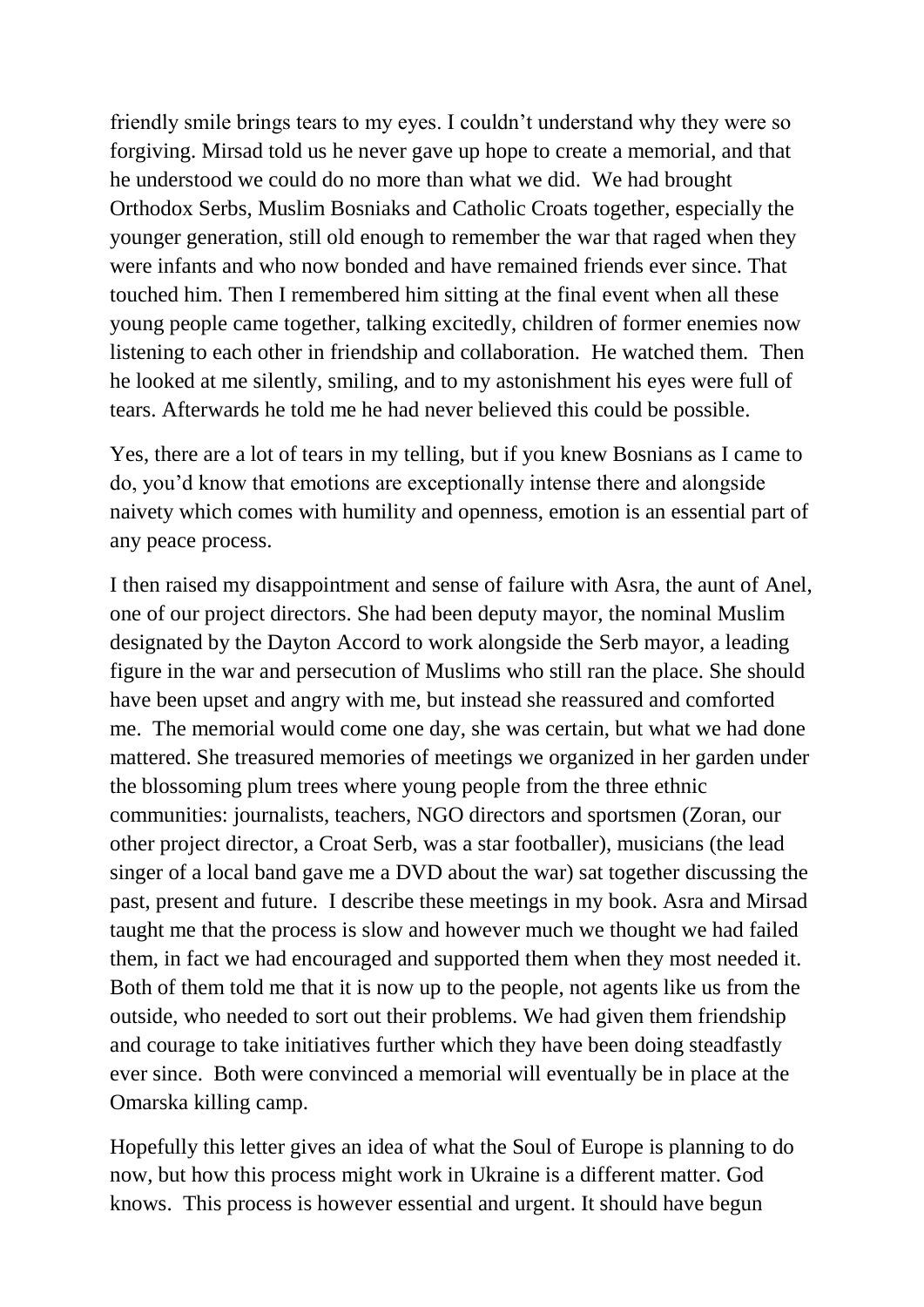years ago. I am despairing of our PM whose photo-ops with Ukraine are ones of obscenely hypocritical self-interest, blatant and dangerous distractions from his failings as leader of the UK.

The only task for countries not involved in the war is to help end it rather than focus exclusively on perpetual arming which prolongs conflict indefinitely. The killing and destruction have to stop now. Only then can the talking and meeting between people start, as soon as possible ... on the ground, under fruit trees.

Yes, it will be hard. War is always the easier option. But people actually do want peace. I learnt that glaringly obvious truth in Bosnia, a truth anyone can grasp. People do not want war. None of them do, as simple as that. War is a political expediency. It is this desire for peacefully living together that helped us with whatever successes we might have had in Bosnia. This is all people want, as they kept telling us there: to have a safe place to live, work, bring up children, care for their families – and get on with neighbours whoever they might be. This truth applies to all sides, and will always be the starting point for any negotiations and future plans.

Of course, and it needs repeating, naivety is an essential quality for the process, as is emotion.

This letter is a heartfelt thank you to the attached report which reminded me of Mirsad, moved me so much and brought back many memories.

Contact: Peter Pelz The Coach House Church Street Crediton Devon EX17 2AQ 07967 105 920 [http://soulofeurope.org.uk](https://deref-1und1.de/mail/client/EtQ0SpIkRIQ/dereferrer/?redirectUrl=http%3A%2F%2Fsoulofeurope.org.uk%2F) [http://soulofeurope.org/ferhadija-the-untold-story/](https://deref-1und1.de/mail/client/BdbhFp_v6u4/dereferrer/?redirectUrl=http%3A%2F%2Fsoulofeurope.org%2Fferhadija-the-untold-story%2F) [www.atenderbridge.com](https://deref-1und1.de/mail/client/nnjb7iRtpqQ/dereferrer/?redirectUrl=http%3A%2F%2Fwww.atenderbridge.com)

On Mon, May 2, 2022 at 7:24 AM Dreier [<dreier.marl@freenet.de>](mailto:dreier.marl@freenet.de) wrote: On homepage Amos-Zeitschrift/Ukraine you find about 130 Texts Hartmut

Von meinem iPhone gesendet

Am 02.05.2022 um 08:21 schrieb Dreier [<dreier.marl@freenet.de>](mailto:dreier.marl@freenet.de):